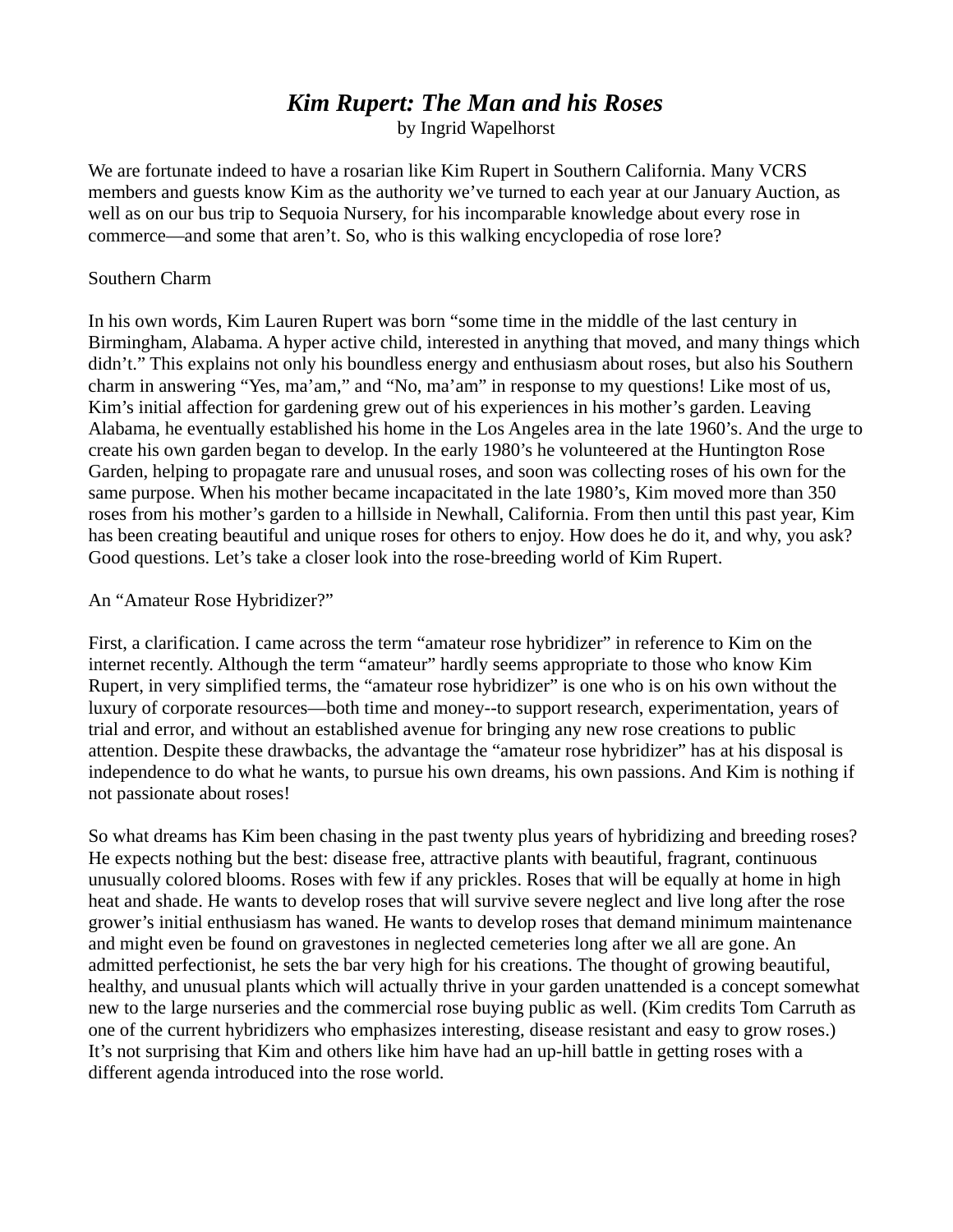#### The Pursuit of 'Different' Roses

Using and propagating "different" roses has been a large part of the appeal to Kim as he pursued combinations as unusual as brown and gray or brown and yellow striped roses. When exotic colors don't appear in the offspring, he will still pursue the rose if it meets his other standards. "My 'niche' is 'different and better'. My roses may never appeal to the mass market, but those who share my attraction to 'different and better' will, hopefully, love them" says Kim. Lavender and purple roses as well as those with stripes have also been his favorites over the years. In fact, striped roses have become so much of a favorite for Kim that his mentor and friend, Ralph Moore, named a beautiful scarlet stripes on a light yellow background moss rose after him recently. Kim has experimented with roses no one else had used before in propagation, most notably Basye's Legacy, from which two of his favorite roses 'Lynnie' and 'Dottie Louise' were developed. Basye's Legacy is a favorite because it produces both interesting and "cooperative" seedlings—those that develop regularly with healthy offspring.

Kim researches the ancestry of roses with qualities he likes, looking at the characteristics in their genes from which he can draw. Below are some of the roses Kim has introduced over the years. Brief description of their attributes, some personal influences behind his choices, and how they got their names may shed some light on what he has accomplished as a small-scale rose breeder. To say that Kim's been prolific is an understatement. As long as the list below is, it doesn't cover all of the roses he has created over the years. It does include most of those known to be currently in commerce, in private gardens, and some which may still be growing in nurseries or private gardens.

### The First Born

Kim's first "child" was 'Purple Buttons', which made its debut in 1993 at Sequoia Nursery. This seedling of 'Cardinal Hume' is a miniature shrub with  $1-1/2$ " to 2" deep red-purple, fully double flowers. It has nearly continuous bloom and a strong fragrance (Kim calls it a "Red Hots fragrance"). 'Purple Buttons' was offered at both the 2002 and 2004 VCRS Auctions with the following comment: "At the San Jose Heritage Rose Garden this rose in bloom is covered with so many purple blooms of clove scent that the foliage can barely be seen." [Sequoia Nursery and The Uncommon Rose].

- Festival Pink (RUPfespin) a sport of 'Festival Fanfare'<sup>®</sup>, medium pink, which replaced Sparrieshoop in Kim's garden because it was healthier, had no mildew, and was a continuous bloomer. Aside from the Huntington Plant Sales, only the former Michael's Premier Roses carried this rose until they closed their doors last year. (San Jose Heritage Rose Garden)
- Kim's Cream' (RUPkimcrm) a Floribunda with white and cream ("pale coffee" per Kim) 40 petalled flowers on a short (16" x 20") bush, with a spicy fragrance, a Lavender Pinocchio x Lavender Pinocchio cross. If anyone is fortunate enough to know the whereabouts of this one, please report it, as this one has been requested by many rosarians!
- Golden Julia' (RUPgoljul). A sport of the beautiful russet/tan/beig 'Julia's Rose,' 'Golden Julia' has cooler tones in a medium yellow, and like its parent has a mild fragrance and 22 petals. Kim describes it as a "cool mustard color similar to that of 'Honey Dijon.' [Cliff Orent's garden, Palm Springs, California]
- Pink Cardinal Hume' (aka 'Coral Hume') A seedling of 'Cardinal Hume,' a shrub rose with clusters of small, medium pink blooms which was offered at the January 2004 VCRS Auction.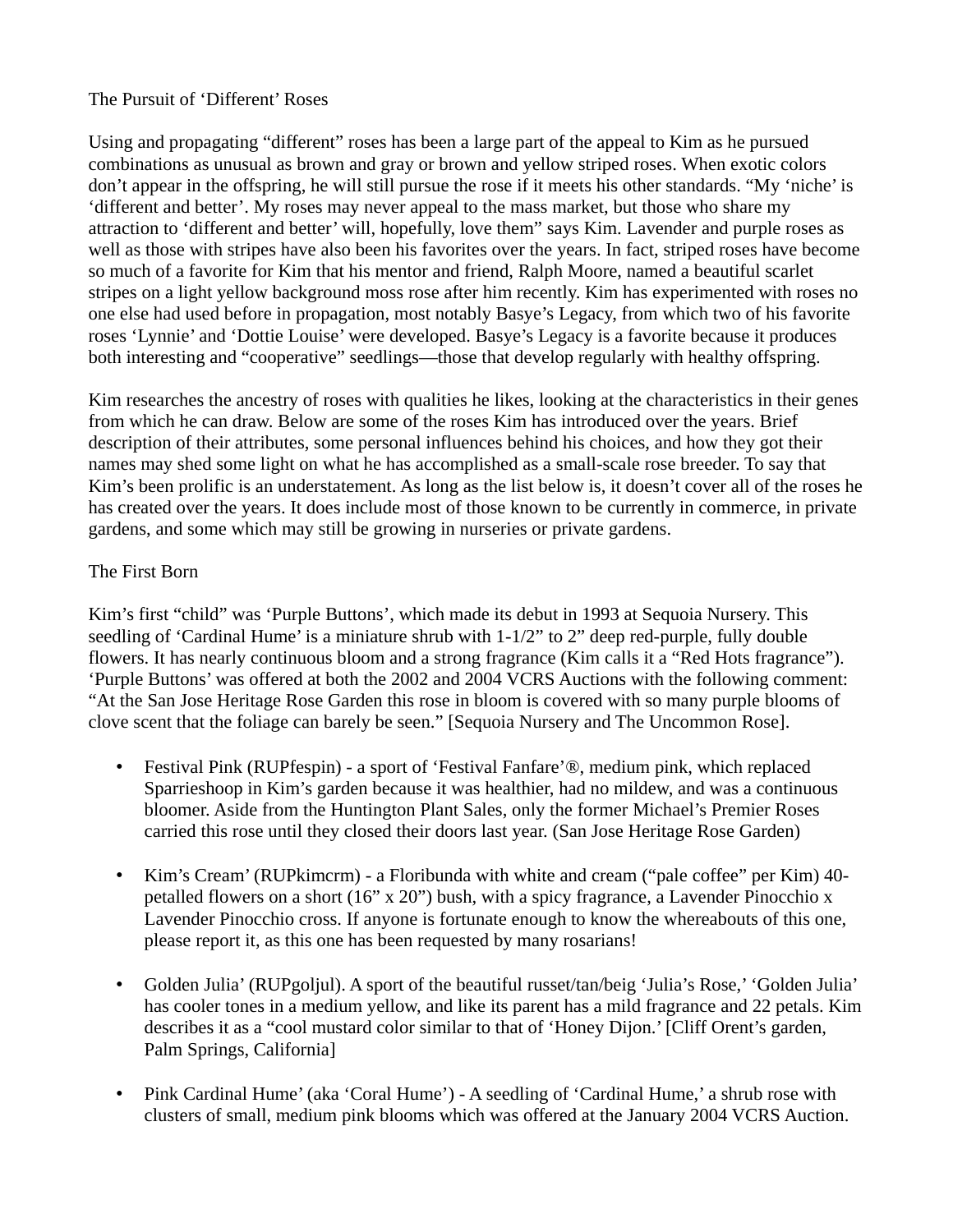Kim describes 'Pink Cardinal Hume' as a small, rounded, mounding shrub with bluish foliage and another one of his creations with a "Red Hots fragrance."[Sequoia Nursery. San Jose Heritage Rose Garden]

- Little Butterfly' HelpMeFind quotes Ashdown Roses as saying "the blooms of this rose look like little butterflies…" As we described it in our January 2003 VCRS Auction catalogue: "The number of blossoms in a cluster can easily reach 40 or so in various stages of pink and white with golden stamens…on a bush that rarely reaches 3'." 'Little Butterfly' was bred from 'Escapade' and is also a healthy, shade tolerant, continuous bloomer; a compact, "tuckable" rose happy in the ground or in a pot. [Ashdown Roses].
- 'Annie Laurie McDowell', is a seedling of 'Renae' (a paler pink climbing Floribunda bred by Ralph Moore in 1954). 'Annie Laurie McDowell' is a large-flowered climbing (LCl) rose with beautiful medium pink clusters of pompon shaped flowers on nodding stems, with a strong fragrance, repeat bloom, SHADE TOLERANCE and is completely prickle free. 'Annie Laurie McDowell' was named in honor of Candy Craig, an early Los Angeles area television personality who, along with her husband Dean, were dear friends of Kim. The Craigs restored the last remaining original homestead in the San Fernando Valley, The Homestead Acre, and were responsible for starting Kim volunteering at The Huntington. Mel Hulse of the San Jose Heritage Rose Garden saved this plant from obscurity by making future propagating material available. I personally grow this rose and love it! She produces abundant clusters which keep repeating—even in 90 to 100 degree heat—and the petals fall away cleanly with a nudge. (Thank you Kim, Mel, and Ashdown Roses)! [Sequoia, The Uncommon Rose.]
- 'Beulah Belle' is a 7 or 8 foot shrub with medium pink double blooms and a strong fragrance with occasional repeat later in the season. Kim describes it as having "pink, Centifolia-looking" flowers with "crinkly foliage". The source of the name is based on an amusing story about some friends of Candy Craig who had fun celebrating each others birthdays. Unfortunately, we don't have space for the complete story here, but suffice to say Kim has a sense of humor when naming some of his roses! [Ashdown Roses]
- 'Dotty Louise' or 'Dottie Louise' is a 5-foot, fragrant, repeat blooming shrub rose with singlepetalled flowers of dark red/purple with beautifully contrasting white at the petal bases and deep golden yellow stamens. This rose is a cross between Orangeade'® and 'Basye's Legacy'. Dottie Louise was the childhood name of Mrs. Dorothy Cralle, who Kim affectionately describes as "the gracious, generous lady who created and operated Pixie Treasures, the miniature rose nursery in Yorba Linda, California, with her daughter, Laurie Chaffin, for nearly thirty years." Dorothy was a special favorite of Kim, and he was thrilled when she gave her permission to name the rose for her. [Ashdown Roses]
- 'Limberlost Blush' An 8' shrub with double light pink or white and pink pompon style blooms with a strong fragrance (another fragrant beauty!). This hard-to-find rose is a sister seedling of 'Super Jane' and 'Annie Laurie McDowell'. Named after the Limberlost Nursery, a well-known and loved nursery in the San Fernando Valley which closed its doors several years ago, there are still plants of this "Limberlost Blush' growing in Kim's friends' gardens, but it will likely never be introduced.
- 'Super Jane' aka 'Limberlost Pink' 'Super Jane' is a Hybrid Musk rose growing to an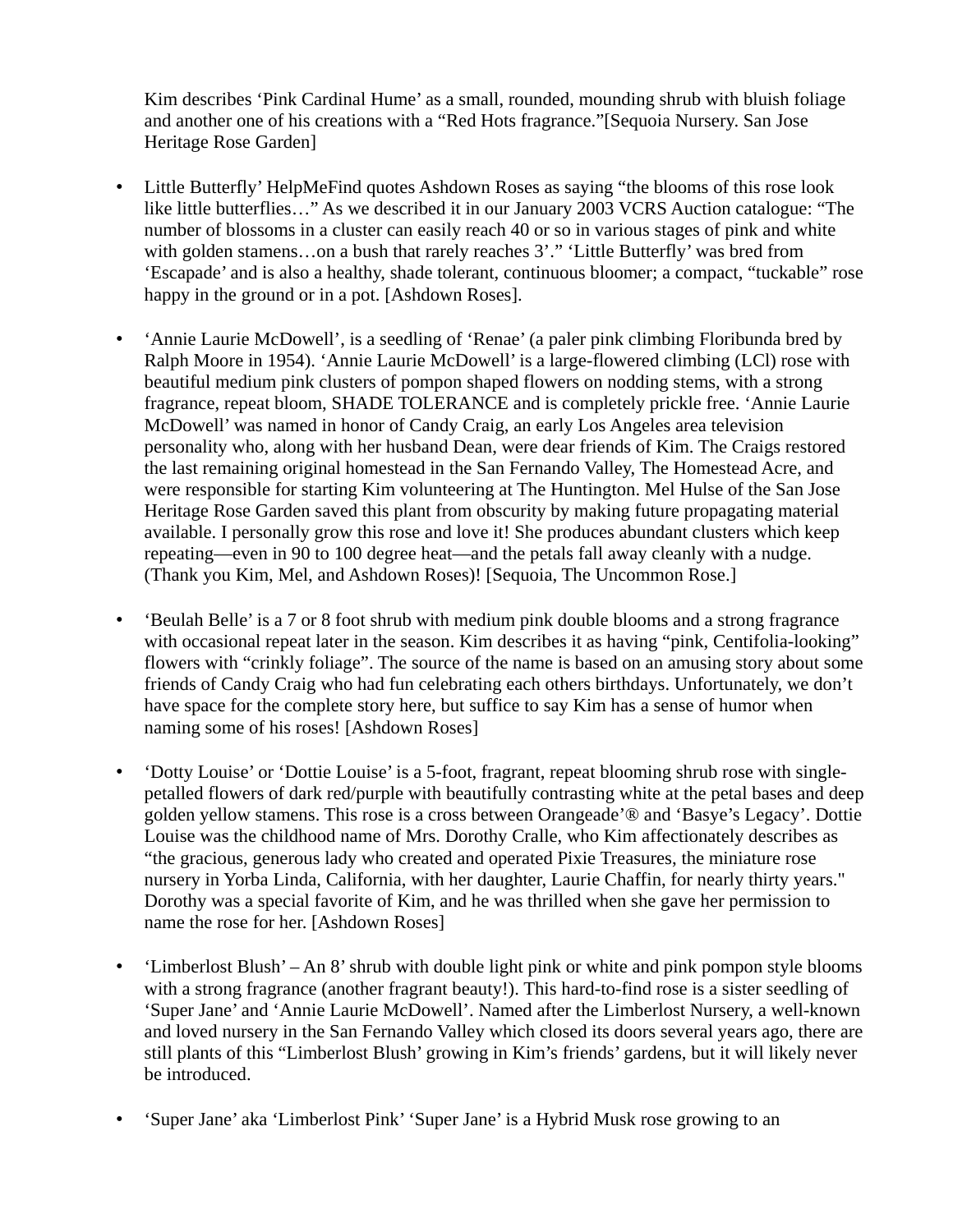impressive 10 or 12 feet with strongly fragrant double medium pink blooms which repeat from spring to fall. This rose is named after Jane Delahanty, wife of VCRS President Jim Delahanty, and was described in the January 2003 VCRS Auction catalogue as a "seedling sister to 'Annie Laurie McDowell', thornless, except under stress, speedy upright grower with clusters of pale lilac blooms at the end of graceful, arching canes." [Private Garden: James Delahanty, Sherman Oaks, California]

- 'Lynnie'— Judging from its sterling attributes, I'd guess 'Lynnie" is one of Kim's favorites. 'Lynnie" is a 3' X 3' "architectural shrub," with fragrant, semi-double, hot pink blooms with white at the base and yellow stamens. This is a cross between Ralph Moore's 'Torch of Liberty' and 'Basye's Legacy'. Kim selected this rose because of its great health, near lack of thorns, continuous bloom and beautiful foliage. 'Lynnie' also exhibits interesting and unusual foliage that changes from a bluish hue to a deeper purple-green in cooler winter temperatures, progressing finally to autumn colors before they drop, leaving marble sized, tangerine colored hips. Others have reported resistance to black spot on the Gulf Coast and mildew on the Pacific Ocean, and she is reported to have survived one of the coldest Northeast winters in recent history with nothing more than a rose cone for protection. 'Lynnie' has endured ice storms and temperatures far below freezing in skimpy four inch pots with no protection. Kim admired this rose so much he named it after his favorite aunt. The color of the petals reminded him of the lipstick she wore when he as a child. 'Lynnie' is being tested at Rose Hills and is under trial with Peter Beales in Great Britain. [Ashdown.]
- 'Nessie' A cross between a once-blooming Hybrid Gigantea climber 'Montecito' (a white flowering Hybrid Gigantea by Franceschi-Fenzi, 1930) as a seed parent and an unknown pollen parent whose name was on a tag lost to desert rodents). 'Nessie' covers herself with apricot pink, 2", semi-double blooms with an intense spicy fragrance. The name is derived from her resemblance to the Loch Ness Monster, based on her rapid 9 foot arching growth. It's also somewhat of a pun on another huge species hybrid climber, 'Mermaid'. [Private Garden: Robert's Desert Rose Garden, Rancho Mirage, California]
- 'Rayon Butterflies' A 3' pink-blend rose with pink-yellow blooms, bred from 'Mateo's Silk Butterflies'. The January 2002 VCRS Auction catalogue described this offering as a "very hardto-come-by-rose," and quoting from The Amity Heritage Rose website adds: "The overall color is pink, but it is blessed with the color changes of Mutabilis with yellow-apricot changing to light then dark pink. Light scent." The name is a humorous reference to the way the rose turns darker pink as it ages, much like rayon, whereas Mateo's Silk Butterflies turns mauve. Since it wasn't what Kim was looking for from the cross, he removed it from his garden to make room for other seedlings. Others have requested the rose, including Janet Sclar of Amity Heritage Roses who asked permission to introduce the rose. [Amity Heritage Roses. Public Garden: San Jose Heritage Rose Garden]
- 'Sunburn' A 3' spreading shrub floribunda, single, open yellow flowers which "sunburn" deeper pink tones. This is a "lost" seedling which The San Jose Heritage and Mel Hulse saved. It wasn't what Kim was looking for from the particular cross, so the records of its parentage are no longer available. The rose has taken on a life of its own since Kim passed it on. [Amity Heritage Roses. Public Garden: San Jose Heritage Rose Garden]
- 'Too Cute' A Polyantha with beautiful 1", very double blush pink blooms which are produced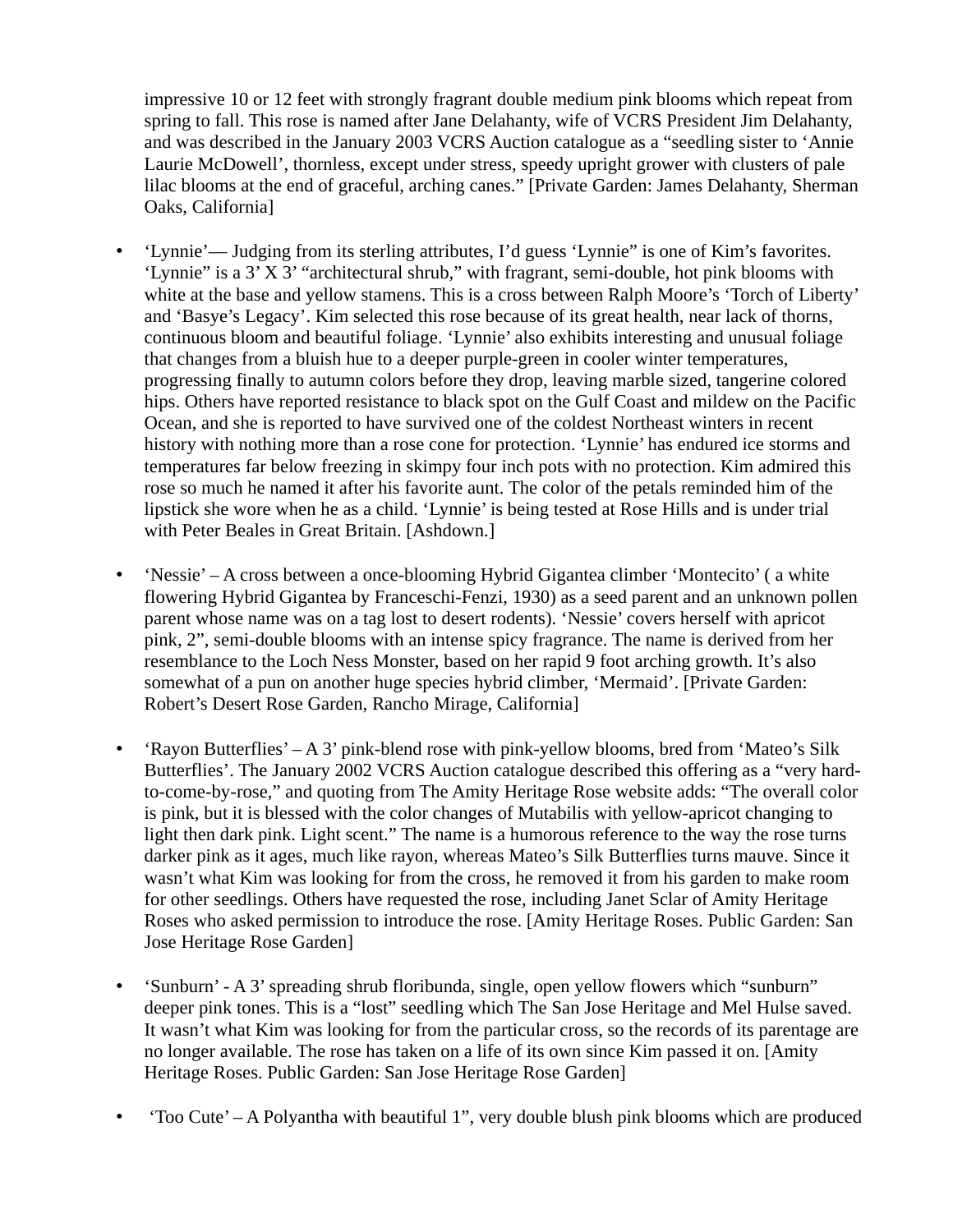in massive clusters of up to 40 individual flowers. The blooms are very fragrant and repeat well from spring to fall. Parentage on this one, again, was destroyed by the desert rodents; however, Kim was working with polyanthas, Hybrid Musks and other Old Garden Roses at the time. 'Too Cute' was a prolific bloomer in Kim's garden for years, was always one of his favorites, and when Candy Craig saw it, she exclaimed, "Darling! That's just TOO CUTE! [Ashdown Roses].

- 'Indian Love Call' A tall, graceful, once-blooming, semi-climbing, or gracefully arching shrub rose to 7' by 3' with semi double, 3", fragrant, medium pink blooms, (Kim considers it "mauvy red with lighter reverse") and completely without thorns. This is another 'Basye's Legacy' cross, this time with 'Anne Harkness'. Like 'Lynnie', this rose "sun tans" in intense winter sun and colder temperatures; the upper surfaces of the foliage and canes turn violet while the reverse leaf surfaces remain dark green, turning scarlet and gold before they fall; it is very fertile, with large, round, tangerine hips on the plant until spring. Kim describes this as a rose for all seasons. This rose was first made available to the public at the January 2002 VCRS Auction. [Private Garden: James Delahanty, Sherman Oaks, California].
- 'Laurie' A seedling from Mrs. Aaron Ward, a 1907 Pernet dwarf Hybrid Tea. 'Laurie' is larger and bushier than 'Mrs. Aaron Ward' in a 3' X 3' bush with 5" blooms (in mild weather, smaller in heat) which are full rosette with pointed petals in form reminiscent of some English roses. 'Laurie' was named after Kim's mother. [Not currently in commerce].
- 'Patchwork Sport' 'Patchwork' was a red, yellow and orange blend, unregistered Hybrid Tea, similar to 'Granada' and 'Joseph's Coat'. Kim's plant produced blooms with striping and splashing of these colors instead of the more solid colors of the original. This was a find for someone who had collected all the striped sports of Hybrid Teas available in the United States. This sport was offered for a few years by Vintage Gardens and Sequoia Nursery, but is no longer available commercially. It appears to be extinct.
- 'Great News Sport' From Kim's 'Great News' imported floribunda bred by E. B. Le Grice, the sport produced a large cluster of the expected pansy purple from 'Great News," the other half exhibiting light, lilac pink with darker veining. Kim isolated the central bloom which showed half one color and half the other and the resulting sport was once offered by Vintage Gardens and Sequoia Nursery but is no longer available either commercially or privately.

When asked how many seedling turned out to be failures, Kim answers "Bazillions.!" But when you read about the attributes of roses like 'Lynnie,' 'Annie Laurie McDowell,' or 'Too Cute,' you can see why he continues the quest for 'different and better' roses.

The following list of roses includes those still in development, under consideration by various nurseries for introduction, and those still known by "study" names.

• 'Lauren'-- This seedling of 'Baby Faurax' has the same deep violet blooms as 'Baby Faurax', but they appear on a more graceful, China-like plant. Julia Cooper of San Diego is one of a group in Southern California known as the "HOMs" (Hooked on Mauves). Kim sought and received approval from Julia's daughter, Lauren, to name this rose after her. ("Lauren" is also Kim's middle name.) This rose is currently offered by Ashdown Roses under the name 'Purple Poly Seedling.'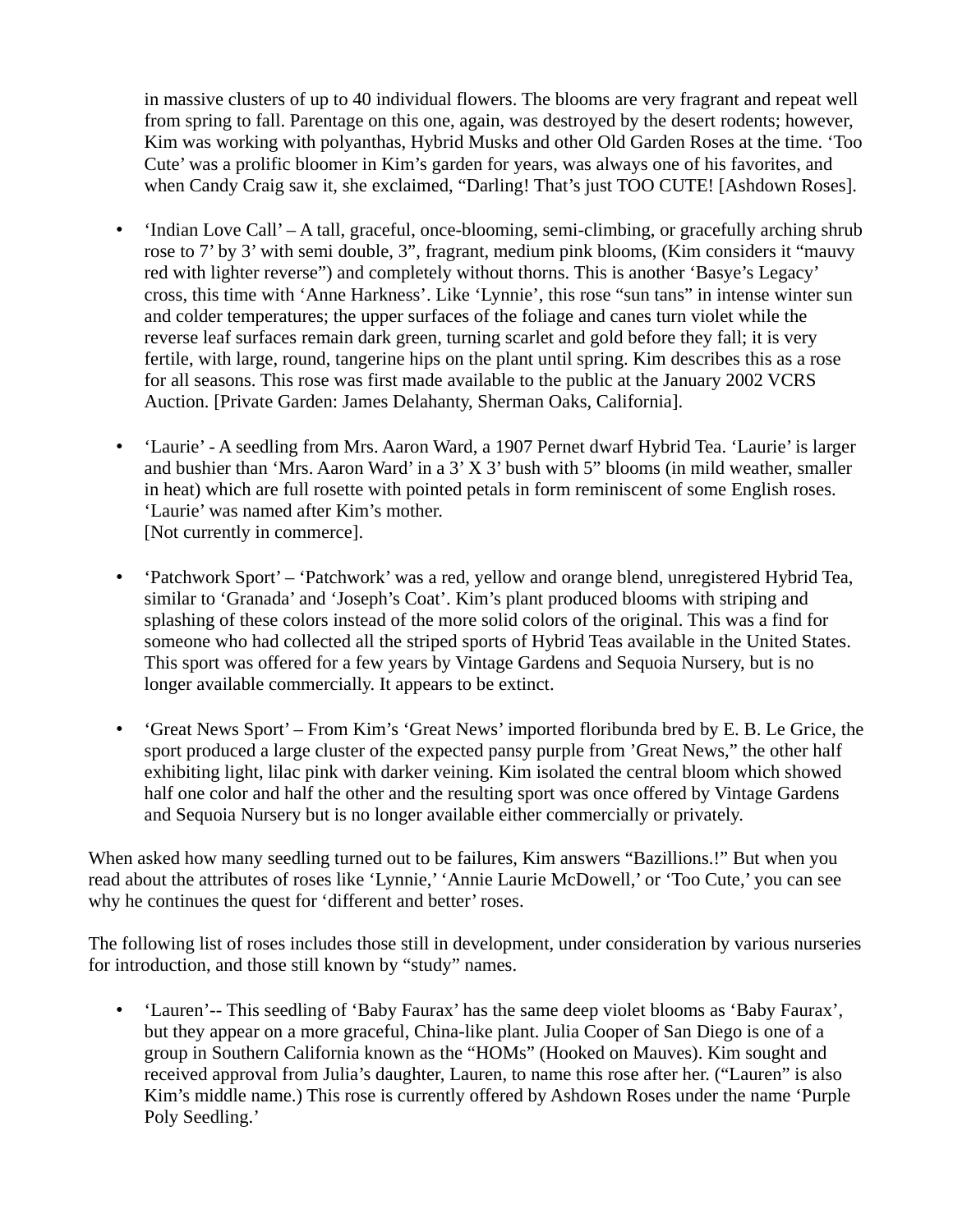- Winifred Coulter X Greensleeves' A 2-foot shrub with very large, full medium pink ruffled blooms carried atop a dainty plant. Not introduced as of this writing, but those who are growing it look forward to its release.
- 'Torch of Liberty X Star Magic' This seedling resulted from a cross of a traditional miniature and a thornless Bracteata hybrid. The plant is a shrubby climber with mauve red, double open blooms with purple petal bases scattered all over the plant from summer well into winter here in Southern California. Ashdown Roses has it in test fields.
- 'Lilac Charm X Basye's Legacy' The reason for this cross was a successful attempt to intensify the mauve tints of 'Basye's Legacy'. Kim reports that this shrubby, floribunda-type plant has single, mauve blooms with some fragrance, and it appears to be QUITE fertile. It's currently being tested and may be released soon by The Uncommon Rose.
- 'Softee, Softee' The legendary Ralph Moore created a seedling named 'Softee' from a cross of his two greatest breeding roses. Kim has been intrigued with 'Softee' for many years. The one seedling he has retained is a self seedling from 'Softee'. 'Softee, Softee' produces clusters of very double, "ragged" blooms in shades of blush to deep pink. The fragrant flowers grow to 2" in size and appear in clusters all over the plant. The bush is thornless with disease-free dark green foliage even with late afternoon overhead watering. Kim has not determined whether it is best considered a shrub, a groundcover or some other bush form but believes it would be "beautiful on a short weeping standard."
- 'Frances Fisher' A cross of two of Kim's favorite single Hybrid Teas, 'Frances Ashton' (1937) and 'Mrs. Oakley Fisher' (1921), this shrub has large, glossy foliage on a spreading bush. Pointed, blush primrose buds slowly open to semi-double, very fragrant, pale lemon ivory blooms, about 3" in diameter. The name is derived from the combination of the names of the parents; however, it is also the name of one of Kim's clients, actress Frances Fisher. Ms. Fisher is understandably excited to learn of the rose with her name and is looking forward to its introduction at Ashdown Roses.
- 'Inner Wheel X 0-47-19' One of Ralph Moore's famous breeding roses is called, '0-47-19' (a 1947 'Floradora' X 'R. Wichurana cross). Kim crossed 0-47-19 with Fryer's 'Inner Wheel.' The result is a very healthy and fertile Wichurana rambler with pink and white hand-painted, semisingle 2" blooms. Although considered a once bloomer, it may repeat in mild summer locations. The Uncommon Rose has this rose in test for cold tolerance and other traits.
- 'April Moon X MORcrest' The seed parent is a semi-double, pale yellow to white Griffith Buck shrub. The pollen parent is Ralph Moore's first "crested" rose breeder. The result is almost what Kim was hoping for: a plant with large, fragrant, double medium pink to red blooms with exaggerated sepals. He hopes to use it further with other sources of crested sepals.
- 'Sevilliana X (Basye's Legacy X Graham Thomas)' This floribunda-type plant produces orange-pink "flecked or stippled" on a three-foot plant, from spring to fall. However, the foliage isn't quite what Kim wishes it was, although it will likely be used for further breeding.
- 'Orangeade X R. Fedtschenkoana' R. Fedtschenkoana is a deciduous species rose from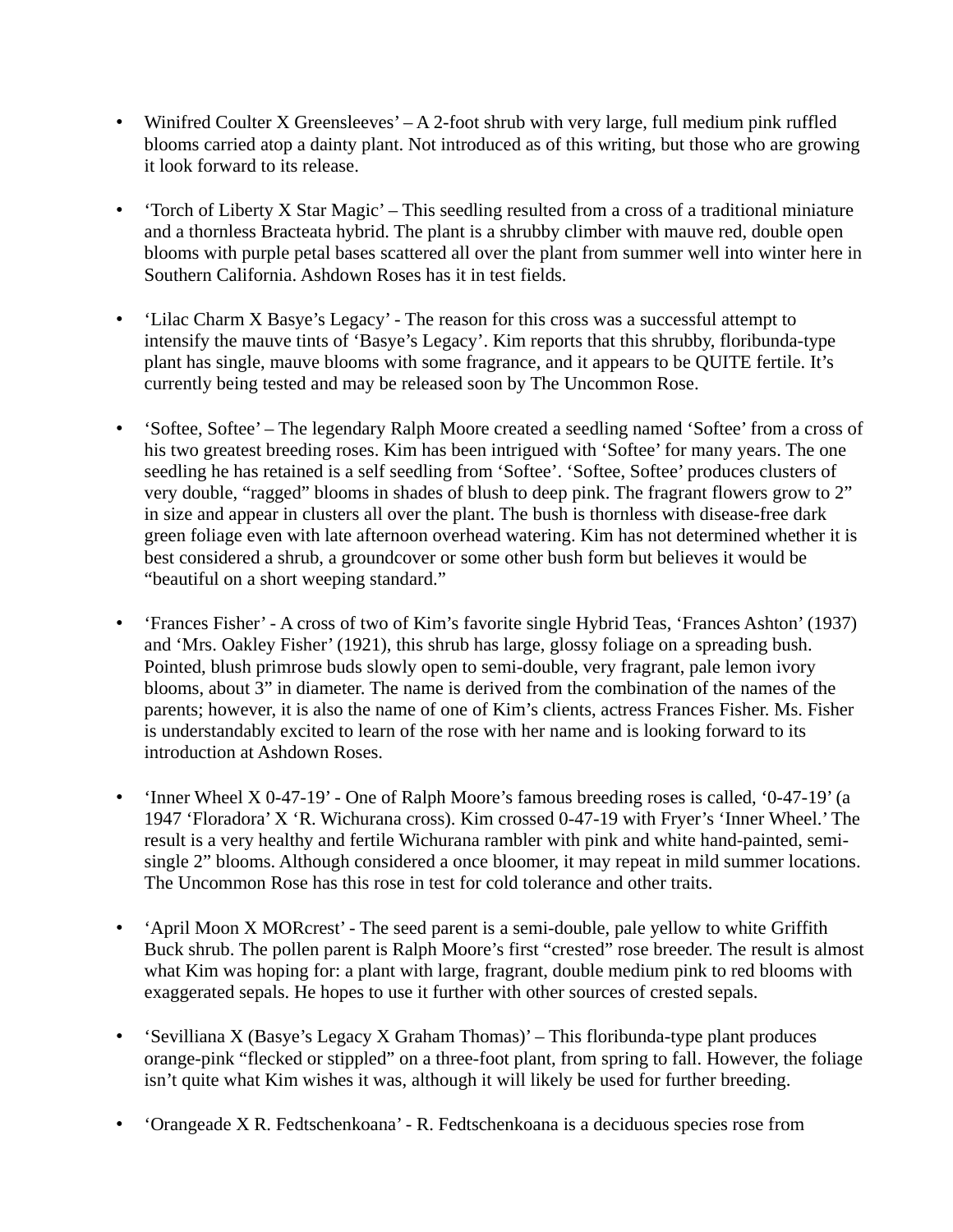Turkey, Iran and Afghanistan with "oddly gray foliage"—another "different" rose which attracted Kim's attention. Although the species has proven difficult to cross with modern roses, Kim chose 'Orangeade', a rose he describes as a rose "you could pollinate with dirt." This healthy cross grows larger than the species--up to seven feet tall and is even more aggressively invasive than the parent. He describes the scent of the species' new growth tips as "Nobel Fir Christmas tree in a room with a hard wood fire." Instead of the single, white flowers of the wild rose, this seedling has double, blush pink ones, and also retains the "linseed oil" scent of the parent. The rose is deciduous like its parent, but its foliage turns from the gray-green to a brilliant gold before being dropped.

- Cotty Louise X R. Fedtschenkoana' Kim says he was thinking along the same lines with this cross as he was with the preceding one. He theorized correctly that if 'Orangeade' were successful, its offspring—Kim's dark red single-- might also be. Over a half dozen seedlings have been retained from this cross, all of which demonstrate more saturated colors in all of the plant parts. They have all retained the scented foliage and exhibit bloom types from single to fully double, which range in color from blush pink to a dark, reddish purple. Every seedling is deciduous with assorted degrees of autumn color foliage. All but one sucker profusely like the species. Since recent DNA research has indicated that the 'R.fedtschenkoana' was one of the ancestors of the famous re-blooming 'Autumn Damask' (also known as the Rose of Castile), Kim plans to join the genes of the 'Dottie Louise  $X \, R$ . Fedtschenkoana' with the amazing species assortment to be found in 'Bayse's Legacy' to create a more nearly perfect form of 'Autumn Damask'.
- 'Joycie X Basye's Blueberry' This is a seedling from Ralph Moore's orange miniature 'Joycie' and Dr. Basye's species hybrid, 'Basye's Blueberry'. Kim had hoped for a thornless rose from this cross since both parents shared this trait. What resulted is a 3' by 3' semi-deciduous bush rose, with sharp, needle prickles, and excellent repeat bloom from spring into winter in mild climates. The flowers are double, deeply cupped, in a mauve-medium red. They are between 3.5" to 4" in diameter and "cut nicely." Paul Barden recently reported in his article, "Progress in My Breeding Program," on his Old Garden Roses and Beyond website that "Kim Rupert has a seedling he is testing that is a cross of 'Joycie' and 'Basye's Blueberry' which has one of the best "old rose" fragrances I have smelled in a modern hybrid."

As you can see, Kim has an impressive number of roses to his credit, but you would never know it to talk to him. Despite his degree in Marketing, he is very low key about "selling" his own creations. It is only later after you leave him and look up a few of the roses that he has mentioned that you realize how many were his own.

Kim's goal is to find unusual, disease-free, drought and heat tolerant, thornless, fragrant roses that can be easily maintained. He is fortunate to live and work in two different climate zones, Santa Clarita and Pacific Palisades, which provide evidence of a rose's capabilities in widely varying environments. He is blessed with the eye of a hawk, a photographic memory, boundless energy, a teacher's willingness to share all that he knows with any interested party, and the patience to help others who do not have all of his talents.

Sometimes it can be difficult to discern which influences have had more impact on his life: The glorious roses to which he's so committed or the astounding list of close friends and rose aficionados with whom he has interacted. There is a synergy between the two forces which is inescapable. Some of his favorite people include Ralph Moore (Kim's mentor), Paul Zimmerman of Ashdown Roses, Bob